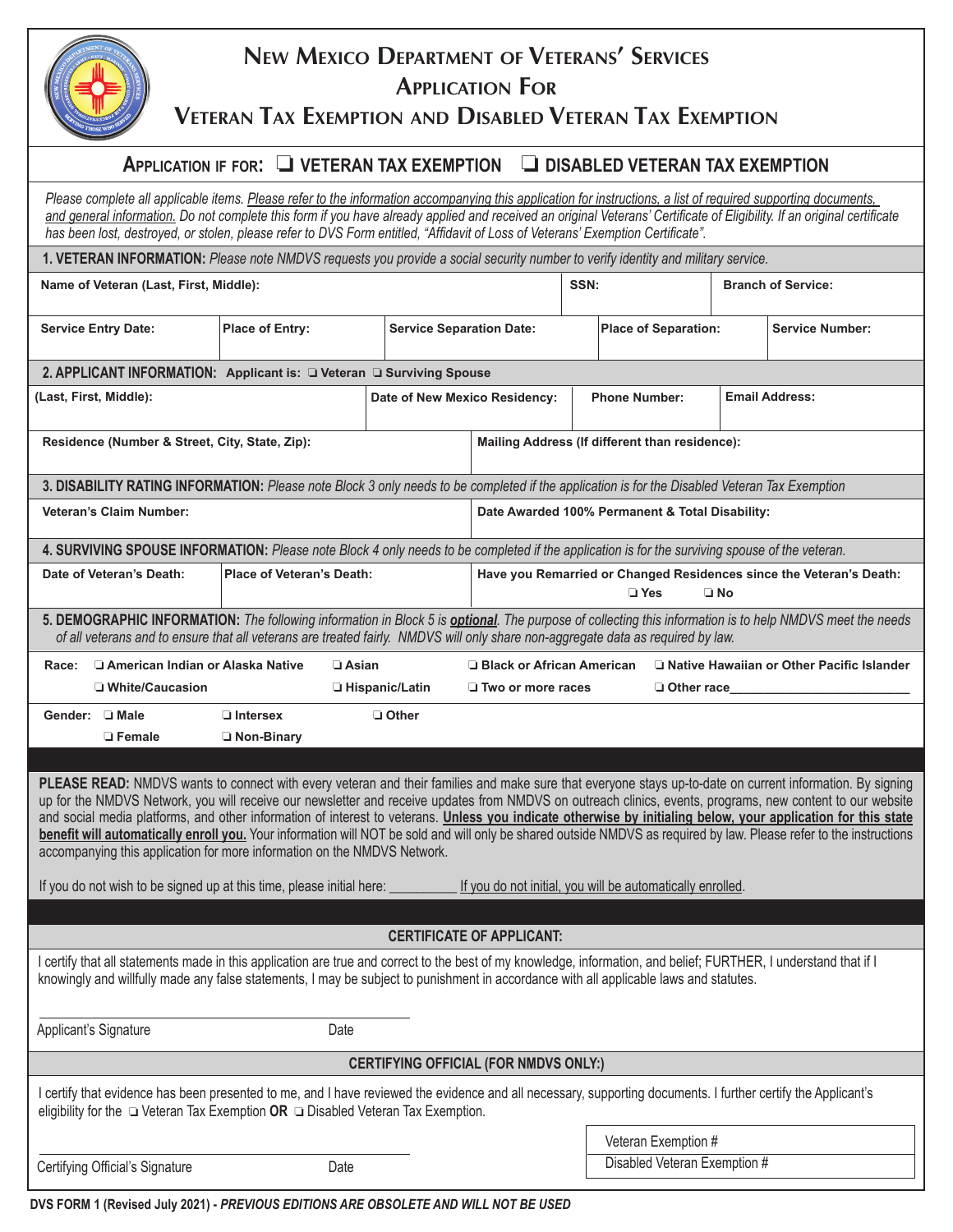# **PROPERTY TAX EXEMPTION GENERAL INFORMATION:**

**Veteran Tax Exemption:** Up to four thousand dollars (\$4,000) of the taxable value of property, including the community or joint property of husband and wife, subject to the tax is exempt from the imposition of the tax if the property is owned by a veteran or the veteran's un-remarried surviving spouse if the veteran or surviving spouse is a New Mexico resident.

**Disabled Veteran Tax Exemption:** The property of a disabled veteran, including joint or community property of the veteran and the veteran's spouse, is exempt from property taxation if it is occupied by the disabled veteran as the veteran's principal place of residence.

\*Note: property held in a grantor trust established under Sections 671 through 677 of the Internal Revenue Code of 1986 may similarly be exempt from property taxation under the above provisions.

# **ELIGIBILITY INFORMATION:**

### **VETERANS**

You are eligible for the **veteran tax exemption** if:

- 1. You served continuously for a period of 90 or more days on active duty, which includes service in a civilian service that has been recognized as service in the armed forces of the United States under federal law where the discharge certificate was issued by the armed forces, **OR** if you served less than 90 continuous days of active duty, your discharge was the result of a service-connected disability; **AND**
- 2. You were honorably discharged. Under the veterans tax exemption, you were "honorably discharged" UNLESS you received either a dishonorable discharge or a discharge for a misconduct; **AND**
- 3. You are a legal resident of the State of New Mexico. Your benefits are forfeited upon becoming a resident of another state.

You are eligible for the **disabled veteran tax exemption** if:

- 1. You were honorably discharged from membership in the armed forces of the United States or received a discharge certificate from a branch of the armed forces of the United States for civilian service recognized pursuant to federal law as service in the armed forces of the United States. Under the disabled veterans tax exemption, you were "honorably discharged" UNLESS you received either a dishonorable discharge or a bad conduct discharge;
	- **AND**
- 2. You have been determined pursuant to federal law to have a one hundred percent **permanent** and **total** service-connected disability by the United States Department of Veterans Affairs.

### **UN-REMARRIED SPOUSE OF VETERANS**

A resident, un-remarried surviving spouse of a veteran who qualified for the veteran tax exemption or who died in service is entitled to the veteran tax exemption. If the spouse remarries and thereafter divorces, he or she is not entitled to the exemption. A surviving spouse who is also a veteran may be entitled to receive a tax exemption as a veteran and as a surviving spouse.

A resident, un-remarried surviving spouse of a veteran who qualified for the disabled veteran exemption, is entitled to disabled exemption, even if the deceased veteran did not apply for the exemption during his or her lifetime. The surviving spouse must continuously occupy the property on which the disabled exemption was claimed as his or her principal place of residence. If the spouse remarries and thereafter divorces, he or she is not entitled to the exemption.